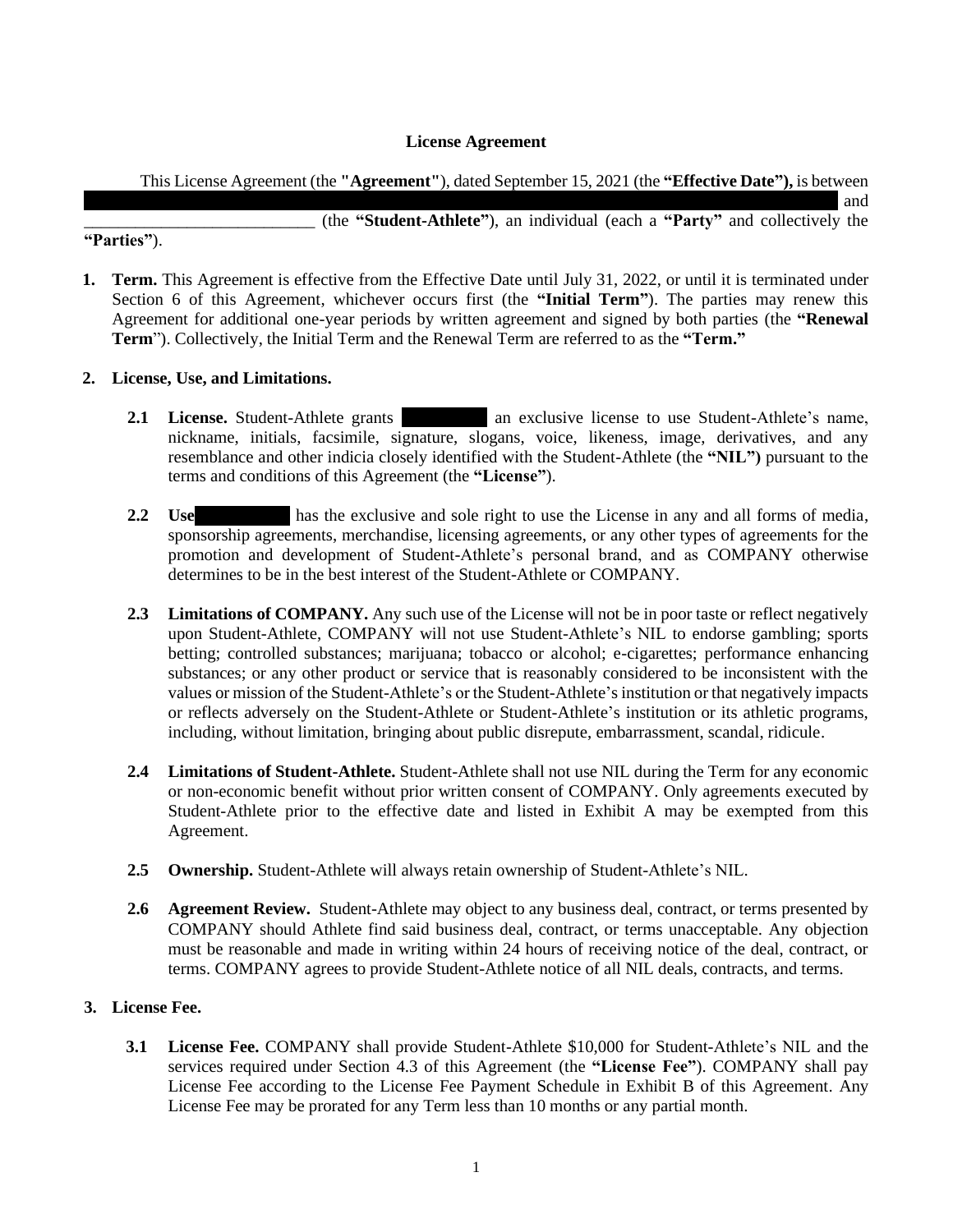- **3.2 Revenue Share.** Once Student-Athlete's NIL earns \$10,000 in net revenue for COMPANY, COMPANY shall share all additional revenue earned directly from Student-Athlete's NIL above \$10,000 with Student-Athlete (the **"Revenue Share"**). Student-Athlete's Revenue Share is calculated as follows:
	- **(a) Merchandise.** Student-Athlete will receive 20 percent of all gross revenue from any merchandise bearing Student-Athlete's NIL. Merchandise includes, but is not limited to, t-shirts, jerseys, autographed baseballs, or other novelty items sold at retail by COMPANY.
	- **(b) All other NIL Activities and Agreements.** COMPANY will retain 20 percent of all gross revenue from any other NIL income other than merchandise earned using Student-Athlete's NIL.
- **3.3 Reduction or Withholding of License Fee.** COMPANY may reduce or withhold the License Fee if Student-Athlete fails to perform any of Student-Athlete obligations under this Agreement. If this Agreement terminates under Section 6 of this Agreement, any remaining License Fee owed to Student-Athlete will automatically terminate with no further payment due.

#### **4. Student-Athlete Rights and Obligations.**

- **4.1 COMPANY Promotion.** Student-Athlete shall include on any social media platform that Student-Athlete is a "Legacy Group Athlete" and include a link to COMPANY's website as provided by COMPANY. Student-Athlete shall cooperate with COMPANY to post promotional messaging for the purchase of Student-Athlete's merchandise from COMPANY from time-to-time as determined by COMPANY.
- **4.2 Cooperation.** Student-Athlete shall cooperate with COMPANY and assist COMPANY in maximizing Student-Athlete's NIL earning capacity and generating revenue. Additional services beyond those outlined in Section 4.3 of this Agreement may be required to earn Student-Athlete's Revenue Share.
- **4.3 Required Services and Deliverables.** Student-Athlete will provide to COMPANY:
	- **(a)** Student-Athlete agrees to attend and participate in quarterly strategy sessions. Such strategy sessions may include, but is not limited to, selecting merchandise to sell, photo and video shoots to capture student-athlete NIL, and reviewing group licensing deals. Any strategy sessions shall not exceed a total of one hour.
	- **(b)** Student-Athlete agrees to cooperate with COMPANY in all reasonable requests necessary to provide all deliverables of NIL agreements with third parties. This shall include, but is not limited to, providing access to or posting on Student-Athlete's social media accounts.
	- **(c)** Student-Athlete agrees autograph 2,000 items provided by COMPANY at a time(s) and place(s) mutually agreed upon by Student-Athlete and COMPANY.
	- **(d)** Student-Athlete agrees to provide up to 8 hours of personal services to COMPANY at a time(s) and place(s) mutually agreed upon by Student-Athlete and COMPANY for services to be mutually agreed upon by Student-Athlete and COMPANY. Such services may include, but is not limited to, signing autographs, filming commercials, photoshoots, etc.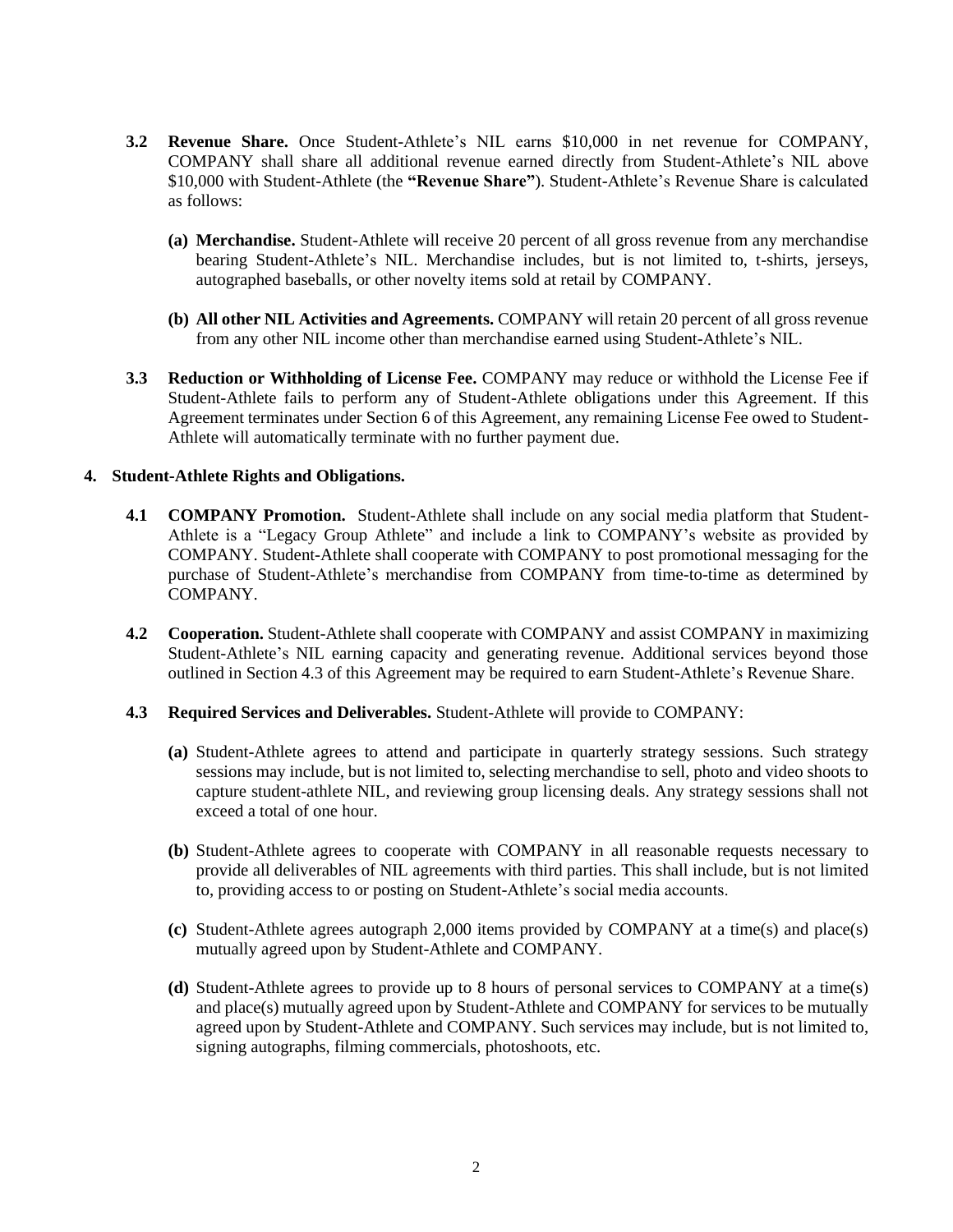- **(e)** Student-athlete agrees to appear at and provide instruction during two athletic camps for COMPANY at times and places mutually agreed upon by Student-Athlete and COMPANY. Such camp may be in conjunction with another student or professional athlete.
- **(f)** Student-athlete agrees to attend two personal appearances or speaking engagement at times and places mutually agreed upon by Student-Athlete and COMPANY.
- **(g)** Student-athlete agrees to provide COMPANY access to photos, videos, graphics, etc. that Student-Athlete has the right to access and the right to provide to COMPANY.
- **(h)** Student-athlete agrees to attend and participate in any activity reasonably requested by the Student-Athlete's institution regardless of the effect on the Student-Athlete's NIL opportunities. Such activities may include, but are not limited to fan days, autograph sessions, promotional events, etc.
- **(i)** Student-Athlete shall complete and return Exhibit C simultaneously with the execution of this Agreement.
- **4.4 Non-Use.** Student-Athlete shall not use Student-Athlete's NIL for monetary or non-monetary gain without prior written permission from COMPANY. Such prohibited activities may include, but are not limited to, licensing agreements, social media monetization, charity or non-profit donations, etc.
- **5. Student-Athlete Representations and Warranties.** Student-Athlete represents and warrants that:
	- **5.1** Student-Athlete grants COMPANY an exclusive license to use Student-Athlete's NIL;
	- **5.2** Student-Athlete authorizes COMPANY to sell, license, or otherwise use Student-Athlete's NIL;
	- **5.3** Student-Athlete is not under contract to any other individual or entity that would conflict with this Agreement; and
	- **5.4** Student-Athlete has not received any improper benefits or inducement to enter this Agreement.

## **6. Termination.**

- **6.1 Without Cause.** Either Party may terminate this Agreement without cause at any time upon delivery of a 14-day notice to the other Party.
- **6.2 Automatic Termination.** This Agreement will automatically terminate if the Student-Athlete ceases participation in a sport at the Student-Athlete's institution.
- **6.3 Morals Clause.** If at any time, in the opinion of COMPANY, Student-Athlete becomes the subject of public disrepute, contempt, or scandal that affects Student-Athlete's NIL or goodwill, then COMPANY may, upon written notice to Student-Athlete, immediately suspend or terminate this Agreement and Student-Athlete's services.
- **6.4 Effect of Termination.** Upon the expiration or termination of this Agreement:
	- **(a)** All rights licensed under this Agreement will revert to Student-Athlete;
	- **(b)** All sublicenses, agreements, endorsements, or the like that have been granted by COMPANY to a third party shall expire according to the terms of that sublicense; and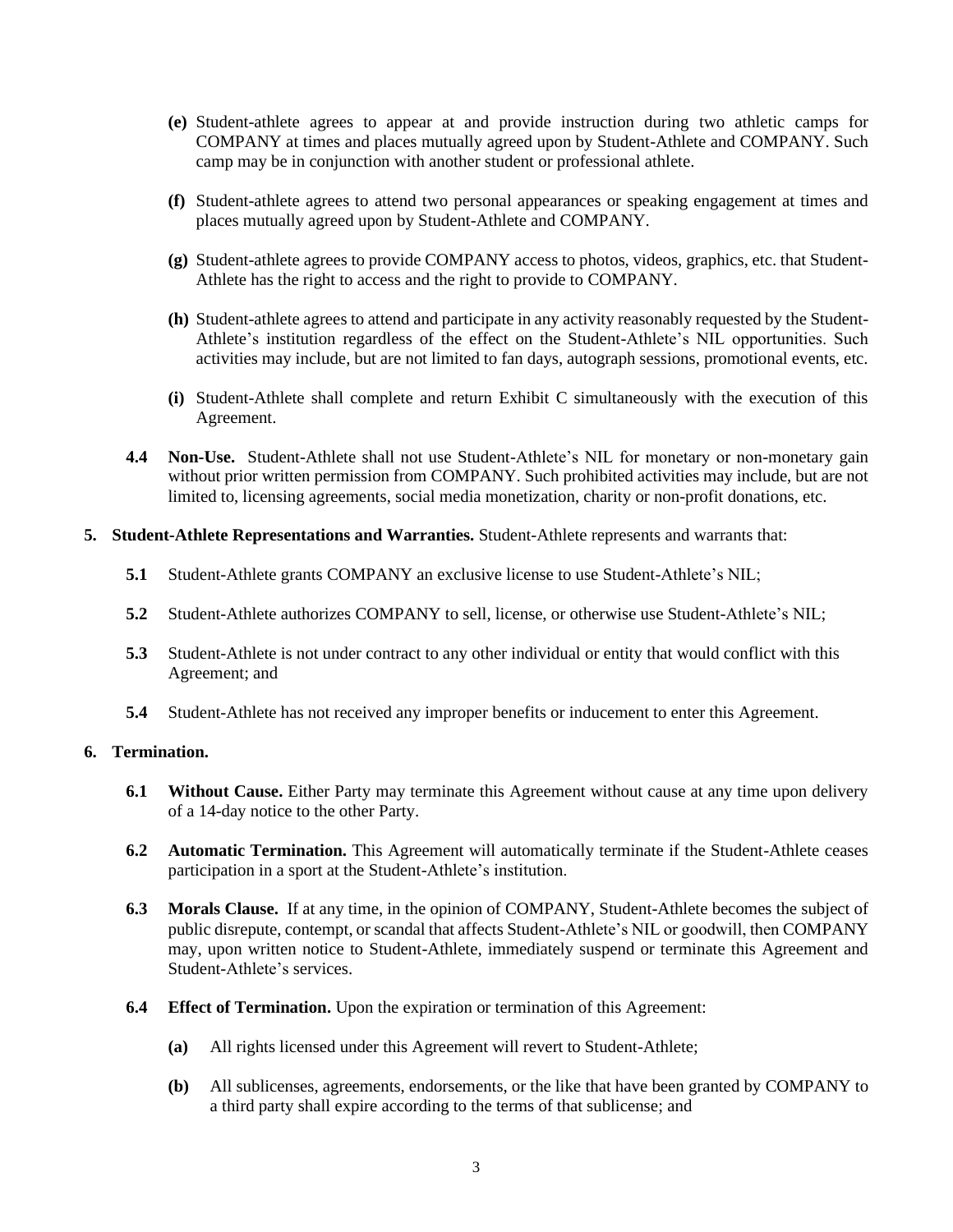**(c)** Upon termination all merchandise bearing Student-Athlete's NIL shall be the sole property of COMPANY and may be sold, retained, or otherwise disposed of at COMPANY's discretion.

### **7. Miscellaneous.**

- **7.1 Relationship of the Parties.** The relationship between the Student-Athlete and COMPANY is that of independent contractors. Nothing contained in this Agreement shall be construed as creating any agency, partnership, joint venture, or other form of joint enterprise, employment, or fiduciary relationship between the parties, and neither party shall have authority to contract for or bind the other party in any manner whatsoever. It is understood and acknowledged that Student-Athlete is providing the License and performing additional tasks for COMPANY under this Agreement in the capacity of an independent contractor and not as an employee or agent of COMPANY. Student-Athlete shall not be eligible for and shall not receive any employee benefits from COMPANY.
- **7.2 Assignment.** This Agreement is personal to Student-Athlete. Student-Athlete shall not assign or otherwise transfer any of its rights, or delegate, subcontract, or otherwise transfer any of its obligations or performance, under this Agreement. Any purported assignment, delegation, or transfer in violation of this Section is void.
- **7.3 Force Majeure.** In no event will COMPANY be responsible or liable for any failure or delay in the performance of its obligations under this Agreement arising out of or caused by forces beyond its control, including, but not limited to, fire, floods, embargoes, acts of war or terrorism, insurrections, pandemics, epidemics, riots, civil commotions, strikes, lockouts or other labor disturbances, acts of God or acts, omissions or delays in acting by any governmental authority or the other party.
- **7.4 Notices.** All notices, requests, consents, claims, demands, waivers, and other communications under this Agreement must be in writing and addressed to the other Party at its address set forth below. Written notice may be effective by e-mail. Notice is effective only (a) on receipt by the receiving Party, and (b) if the Party giving the Notice has complied with the requirements of this Section.

| Notice to Student-Athlete: | Name:<br><b>Street Address:</b><br>City, State, Zip<br>E-Mail |  |
|----------------------------|---------------------------------------------------------------|--|
| Notice to COMPANY:         |                                                               |  |
|                            |                                                               |  |

- **7.5 Amendment and Modification; Waiver.** This Agreement may only be amended, modified, or supplemented in writing signed by the Parties. No waiver by either Party of any of the provisions shall be effective unless expressly set forth in writing signed by the waiving party, nor shall the waiver of any single or partial exercise of any right, remedy, power, or privilege hereunder preclude any other or further exercise thereof or the exercise of any other right, remedy, power, or privilege.
- **7.6 Indemnification.** Each party shall indemnify, defend, and hold harmless the other party from and against any claims, judgments, damages, liabilities, settlements, losses, costs, and expenses, including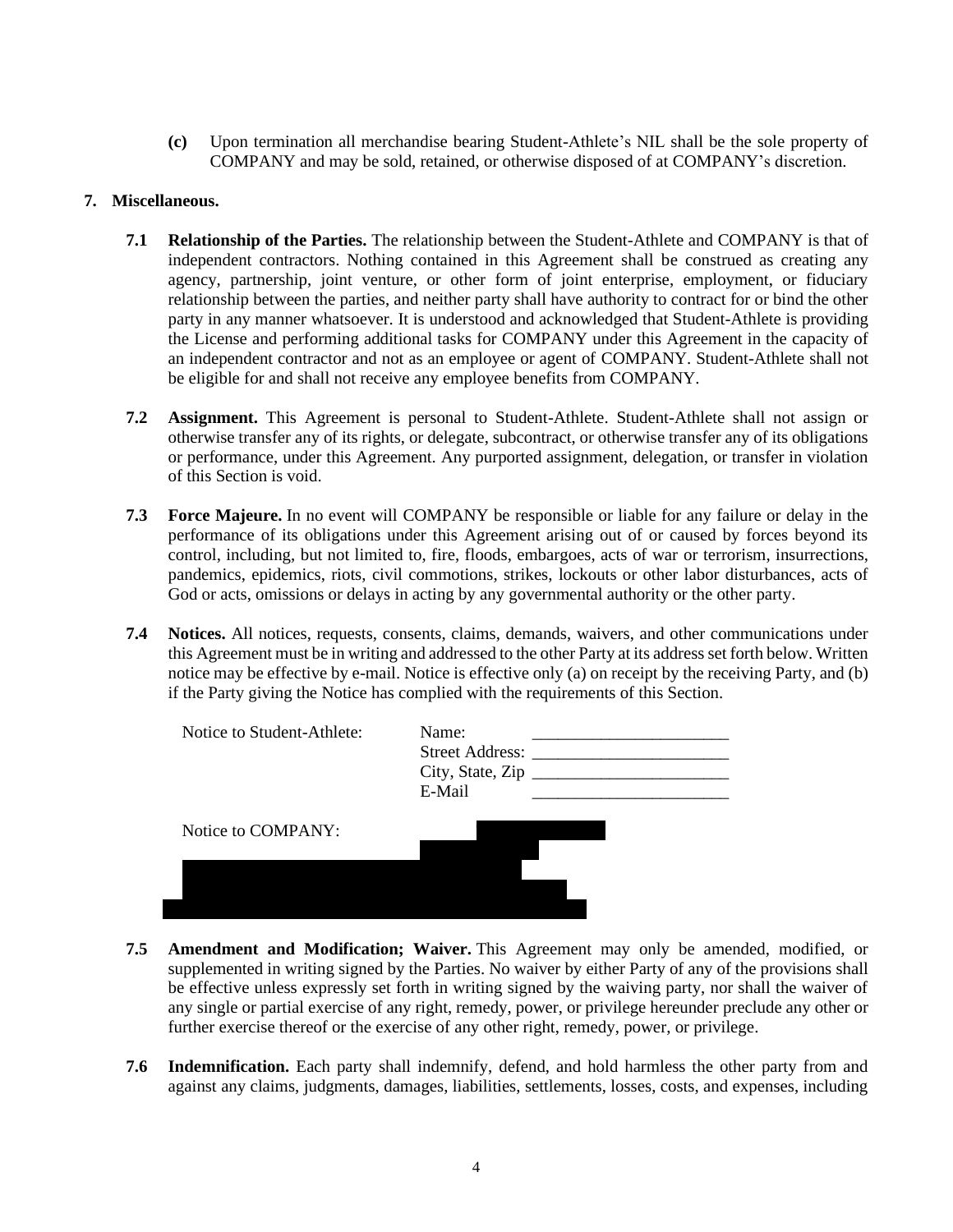reasonable attorneys' fees and disbursements, arising from or relating to any breach by such party of its representations, warranties, or other obligations hereunder.

- **7.7 Reformation.** If any local, state, or federal authority enacts any legislation or exerts any control that would render any part of this Agreement illegal, unenforceable, or not in the Student-Athlete's best interest, COMPANY may reform the Agreement to comply with such legislation or control.
- **7.8 Further Assurances.** The Parties agree that each party will execute and deliver such further instruments and do such further reasonable acts as reasonably may be required and/or requested by the other Party to carry out the intent and purpose of this Agreement.
- **7.9 Severability.** If any part of this Agreement is unenforceable in any jurisdiction it shall not affect any other part of this Agreement or invalidate or render unenforceable such part in any other jurisdiction.
- **7.10 Governing Law; Submission to Jurisdiction.** This Agreement shall be governed by and construed in accordance with the internal laws of the State of Mississippi without giving effect to any choice or conflict of law provision or rule. Each party irrevocably submits to the exclusive jurisdiction of the courts located in the city of Starkville and County of Oktibbeha, Mississippi in any legal suit, action, or proceeding arising out of or related to this Agreement.
- **7.11 Waiver of Jury Trial.** Each Party acknowledges and agrees that any controversy that may arise under this Agreement, including exhibits, schedules, attachments and appendices attached to this Agreement, is likely to involve complicated and difficult issues and, therefore, each such Party irrevocably and unconditionally waives any right it may have to a trial by jury in respect of any legal action arising out of or relating to this Agreement, including any exhibits, schedules, attachments or appendices attached to this Agreement, or the transactions contemplated hereby.
- **7.12 Entire Agreement.** This Agreement constitutes the entire agreement of the parties with respect to the subject matter contained herein, and supersedes all prior and contemporaneous understandings and agreements, whether written or oral, with respect to such subject matter.
- **7.13 Non-Disparagement.** During the Term, and in perpetuity, the Parties shall refrain from taking any action, or making any statements to third parties about each other and/or each other's respective successors, officers, directors, shareholder, employees, agents, and affiliates whether true or untrue, that in any way would bring the other Party into public disrepute, contempt, scandal, or ridicule.
- **7.14 Counterparts.** This Agreement may be executed in counterparts, each of which is deemed an original, but all of which together are deemed to be one and the same agreement.

IN WITNESS OF THIS AGREEMENT, the Parties have executed this Agreement as of the Effective Date.

### **STUDENT-ATHLETE COMPANY**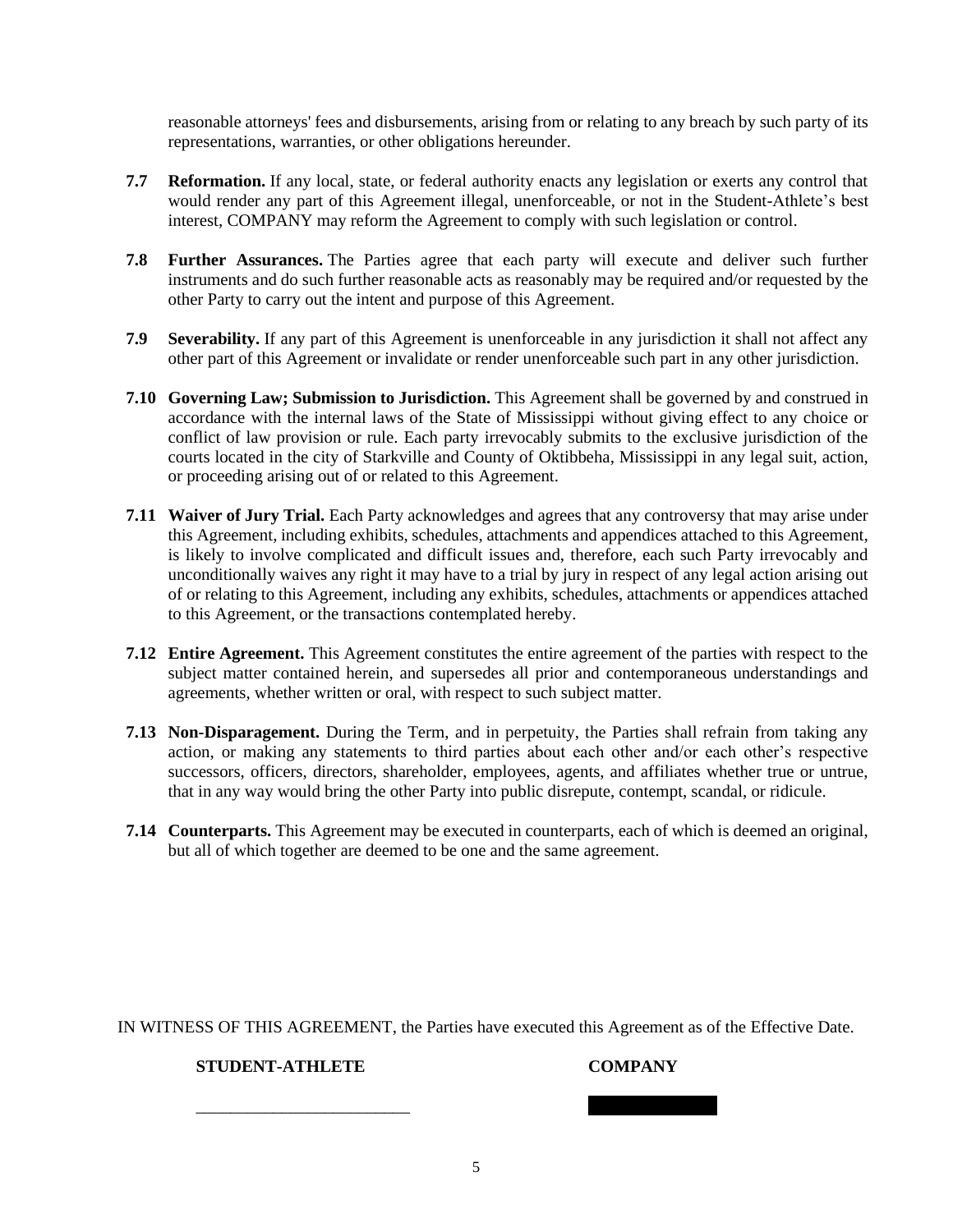Name

\_\_\_\_\_\_\_\_\_\_\_\_\_\_\_\_\_\_\_\_\_\_\_\_\_ By: \_\_\_\_\_\_\_\_\_\_\_\_\_\_\_\_\_\_\_\_\_\_\_\_\_ Signature Lee Van Horn, Members, Members, Members, Members, Members, Members, Members, Members, Members, Members, Members, Members, Members, Members, Members, Members, Members, Members, Members, Members, Members, Members,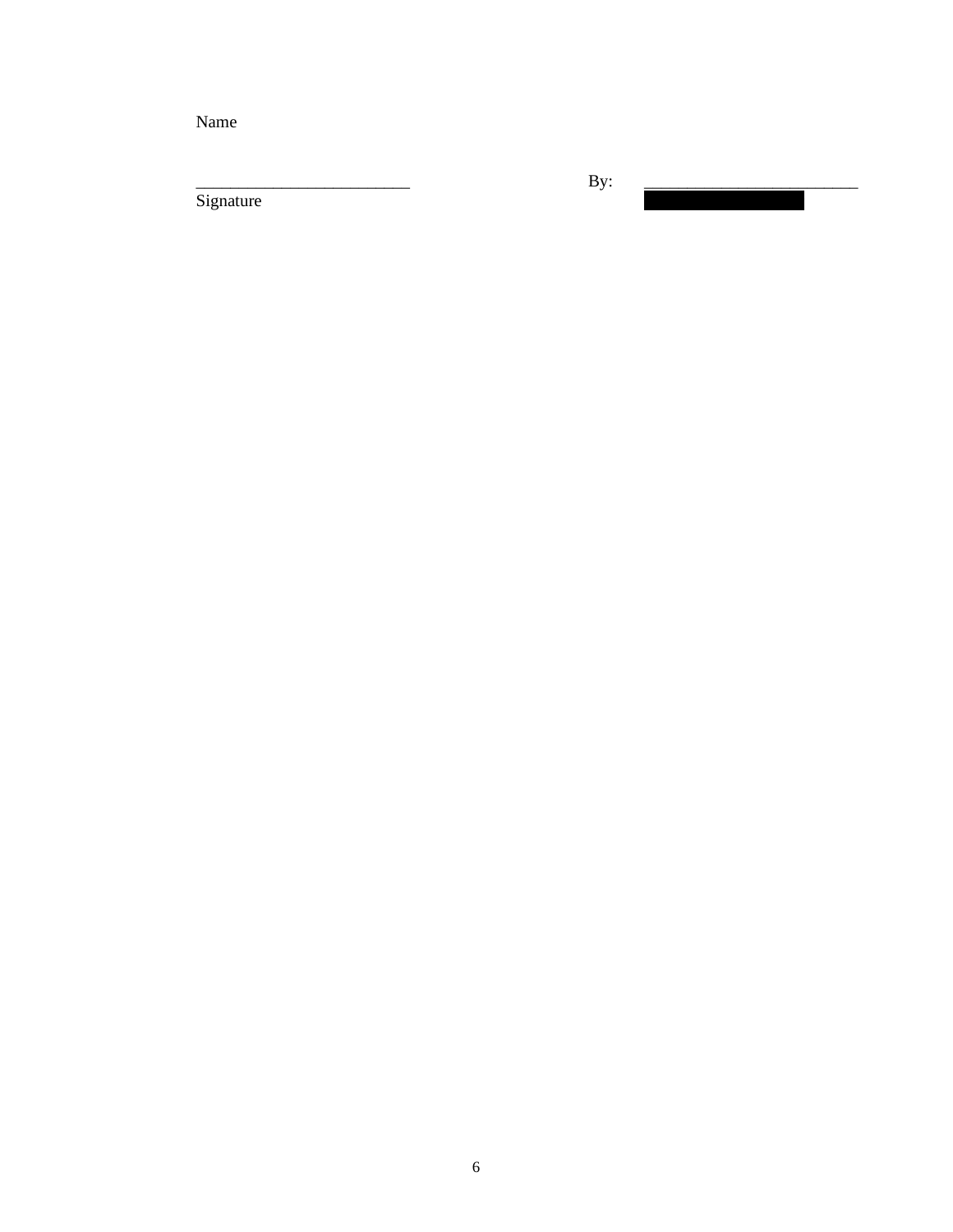# **EXHIBIT A Existing Agreements of the Student-Athlete**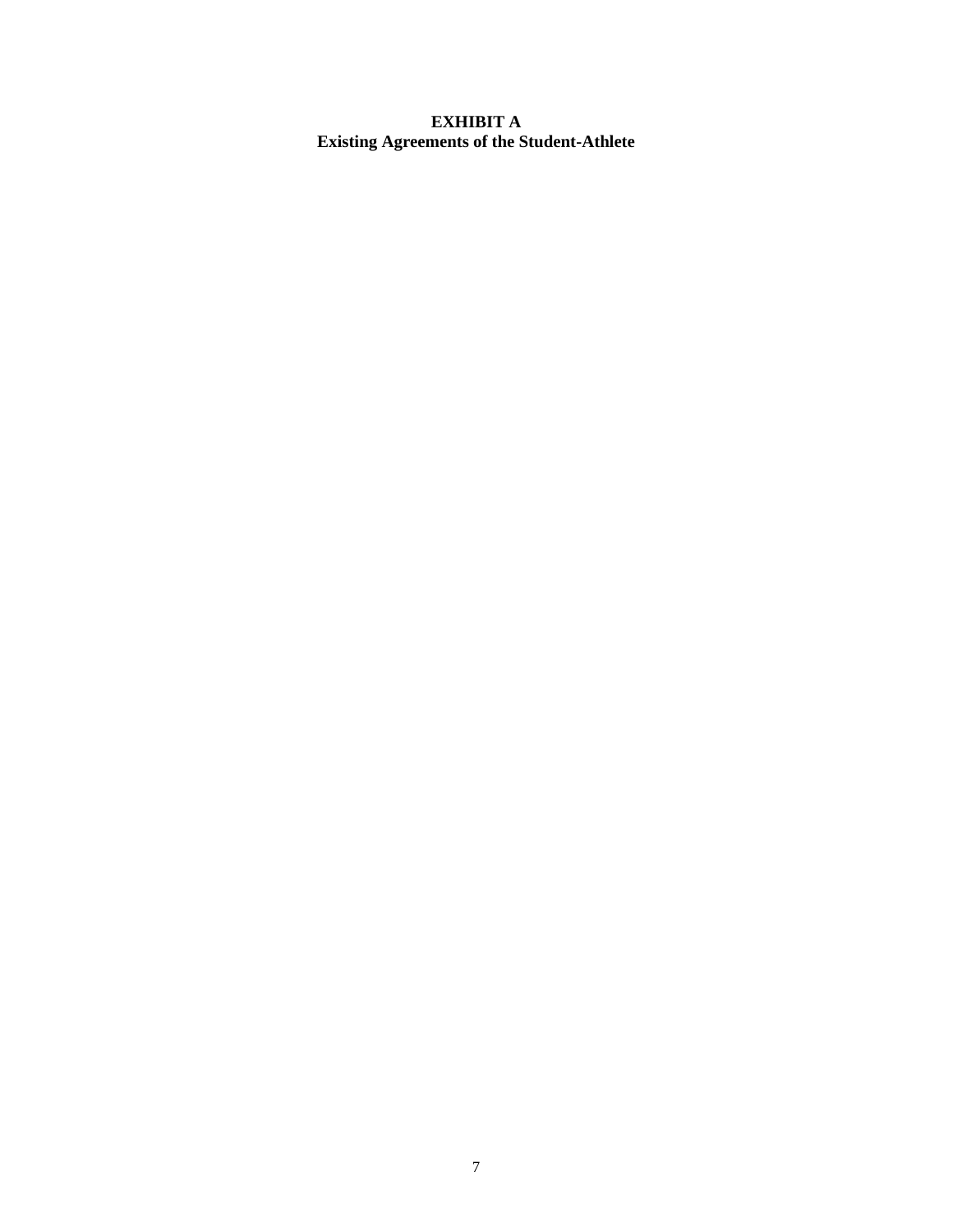#### **EXHIBIT B License Fee Payment Schedule**

| October 29, 2021  | \$1,000  |
|-------------------|----------|
| November 30, 2021 | \$1,000  |
| December 30, 2021 | \$1,000  |
| January 31, 2022  | \$1,000  |
| February 28, 2022 | \$1,000  |
| March 31, 2022    | \$1,000  |
| April 29, 2022    | \$1,000  |
| May 31, 2022      | \$1,000  |
| June 30, 2022     | \$1,000  |
| July 29, 2022     | \$1,000  |
|                   | \$10,000 |